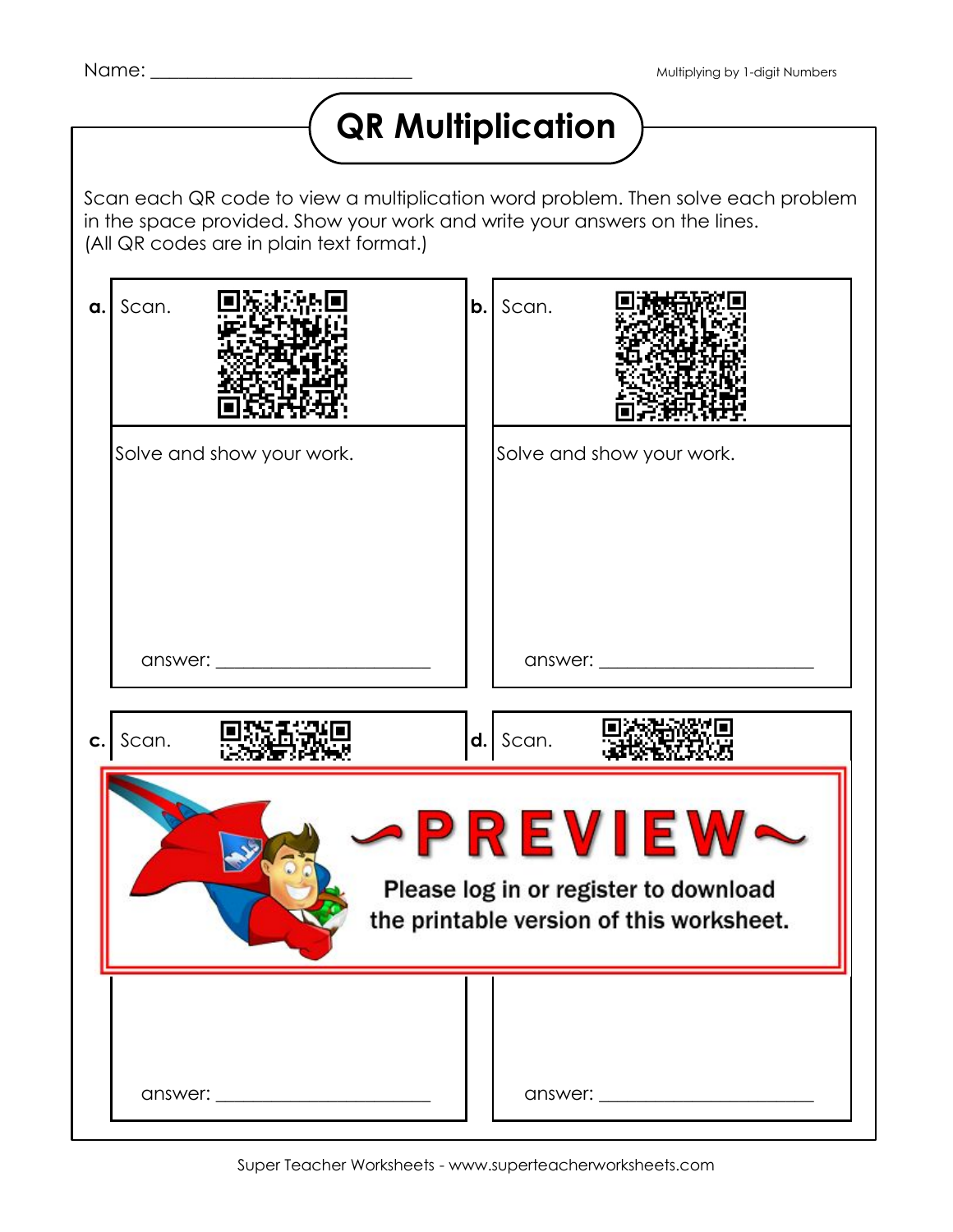## **ANSWER KEY**

## **QR Multiplication**

Scan each QR code to read a multiplication word problem. Then solve each problem in the space provided. Show your work and write your answers on the lines. (All QR codes are in plain text format.)